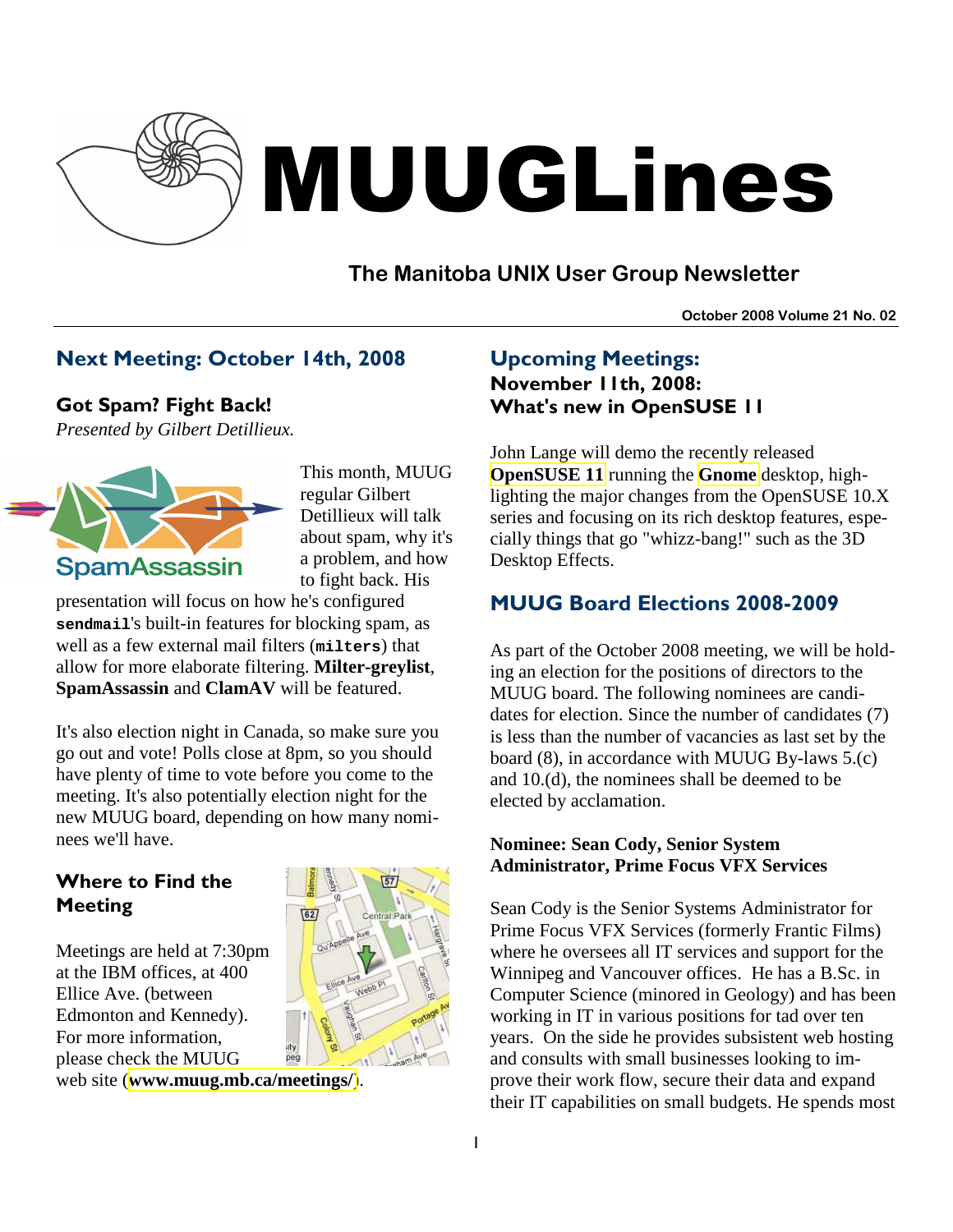of his free time dabbling in gadgets, OpenBSD and is professionally focused on system performance and security.

#### **Nominee: Gilbert Detillieux, Systems Analyst, University of Manitoba**

Gilbert Detillieux has been working with UNIX as a programmer, system administrator, and trainer since 1980. He worked as a computer consultant specializing in UNIX, from 1983 to 1989, and is currently working as a Systems Analyst for the University of Manitoba's Department of Computer Science, where's he's worked since 1989, installing, supporting and upgrading the department's network and UNIX server infrastructure. He was co-founder and past president of the Technical UNIX User Group (now MUUG), and has been an active member of the MUUG board ever since. He also contributed to the implementation of the initial MUUG Online system, in 1992, which he's since maintained through three complete replacements and numerous upgrades over the years.

#### **Nominee: Michael Doob, Professor, University of Manitoba**

Michael Doob is a member of the Mathematics Department at the University of Manitoba. He has been using UNIX since 1990, primarily as a working environment for mathematical publishing. He has been a member of MUUG for the last decade and has given a number of presentations for that group.

#### **Nominee: Kevin McGregor, Network Analyst, City of Winnipeg**

Kevin McGregor provides network administration and system support services for the City of Winnipeg. After having briefly used UTS on an Amdahl mainframe in university in the mid-80s, he dabbled in Coherent and then converted to Linux and OpenBSD. He has been a member of MUUG since the early 90s, edited the group's newsletter for a number of years, presented various topics at MUUG meetings and has served on the board for the majority of his membership.

#### **Nominee: Montana Quiring, Systems Administrator, University of Manitoba**

Montana Quiring is the IT and Systems Administrator for Housing and Student Life at the University of Manitoba. He has been using UNIX and Linux for almost 10 years. At first it was something to play with but is now part of his everyday home and work life. He has training in Linux, networking, writing and speaking. He has experience in IT training, administering, managing, consulting, servicing and publishing. He takes pride in making many older computers usable and more secure for friends and students by installing lightweight Linux distros on them. He also maintains a Linux PDA website and co-produces some Linux podcasts.

### **Nominee: Doug Shewfelt, Systems Specialist, City of Winnipeg**

Doug Shewfelt first encountered UNIX in 1980 at the University of Manitoba. He has been worked in various IT positions for the City of Winnipeg since 1985, and currently provides system and database administration support for the City. He has been a member of the MUUG board for the past several years.

#### **Nominee: Adam Thompson**

Adam has over 15 years' experience in the IT field, ranging from Programmer to Network Administrator to Chief Technology Officer & VP. He has developed several UNIX/Linux courses, and has also taught in other IT fields. Adam has been a member of MUUG since 1995, and a board member for most of the last six years.

# The End of Bill C-61… Or Is It?...

With the Canadian federal election being called, Bill C-61, the controversial new copyright reform bill, died without being passed in parliament. However, as Michael Geist points out on a blog entry about the bill (**[faircopyrightforcanada.ca](http://www.faircopyrightforcanada.ca/)**), "regardless of who forms the next government, copyright will almost certainly be on the agenda."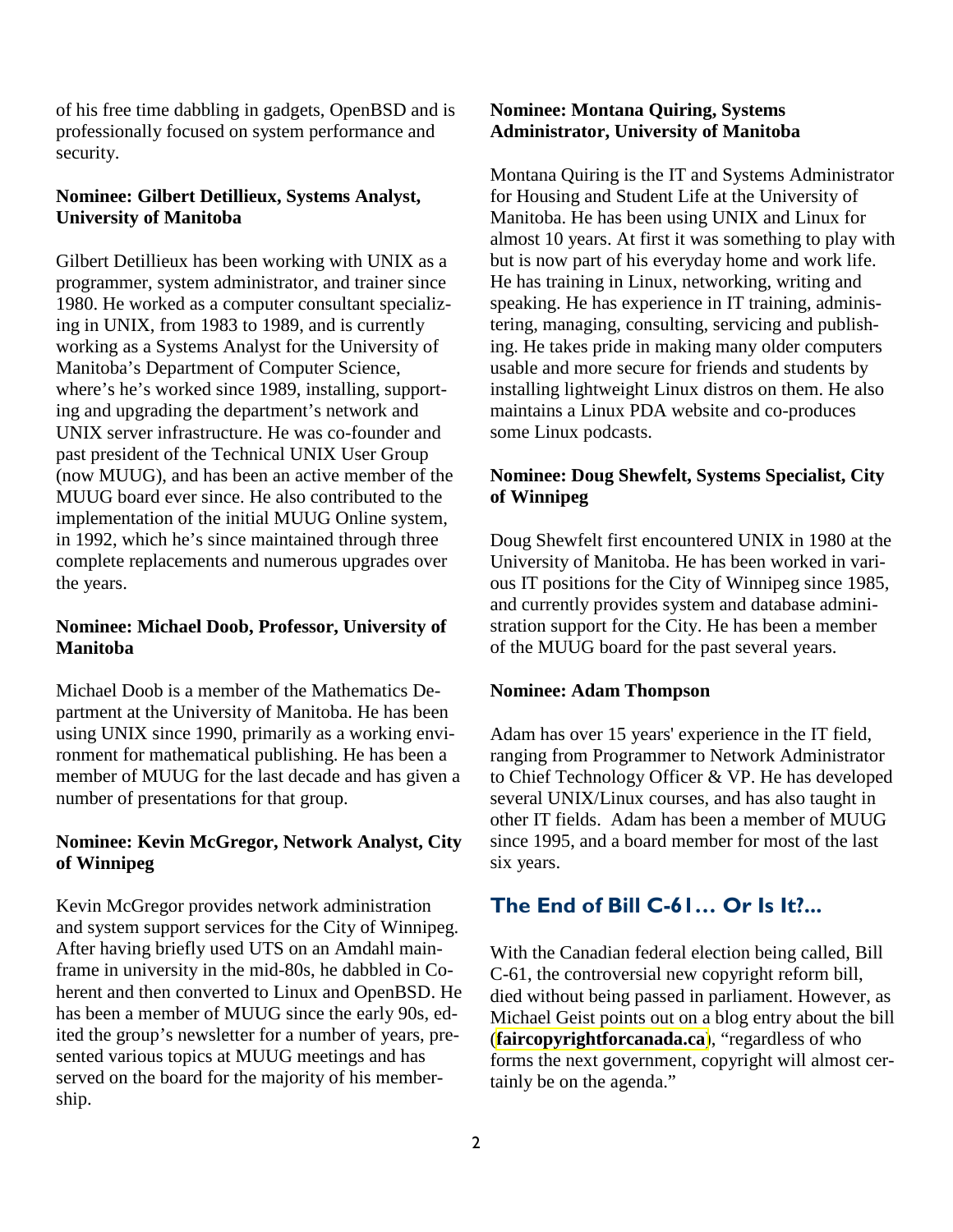Geist, a vocal critic of the bill, is the Canada Research Chair in Internet and E-Commerce Law at the University of Ottawa. He has an impressive portfolio of law degrees and has served on various task forces, boards and organizations dealing with Internet policy. Geist has said the proposed legislation would likely "mirror the (U.S.) DMCA with strong anticircumvention legislation - far beyond what is needed to comply with the WIPO Internet treaties."

Although other election issues seem to have left this pending piece of legislation in the shadows, Geist has been keeping busy with his fight. Some politicians are also not letting the issue drop. According to IT World Canada, the NDP's Charlie Angus (Timmins-James Bay riding) acknowledges the copyright act still needs to be changed: "We actually need to get some legislation in place. I think Bill C-61 was the wrong legislation but certainly when Parliament gets back, we've got to get the job done." Angus also wonders about the government's commitment to this particular bill: "Bringing it in in the dying days of June when they had the entire year to bring that legislation forward had my spider sense tingling."

In case you want to find out more about Bill C-61 before the upcoming election, you can find a fairly comprehensive article about it on Wikipedia (**[http://en.wikipedia.org/wiki/Bill\\_C-61](http://en.wikipedia.org/wiki/Bill_C-61)**). The Centre for Innovation Law and Policy also has a good summary of responses to the bill on their web site (**[http://www.innovationlaw.org/projects/dcr/refor](http://www.innovationlaw.org/projects/dcr/reform/c61/c61response.htm) [m/c61/c61response.htm](http://www.innovationlaw.org/projects/dcr/reform/c61/c61response.htm)**). Geist also blogs fairly regularly on his own web site (**[michaelgeist.ca](http://www.michaelgeist.ca/)**).

## Do-Not-Call Registry Overloaded

September  $30<sup>th</sup>$  marked the first day the CRTC's new "Do Not Call" registry was open to receive requests from the Canadian public to have their phone numbers listed. Telemarketers, except those in exempt categories, would be required to exclude from their call lists any numbers listed on the registry. Unfortunately, the huge public response overloaded both their phone lines (1-866-580-3625) and their web site (**[www.lnnte-dncl.gc.ca](https://www.lnnte-dncl.gc.ca/)**).

By early afternoon on the launch day, over 156,000 people had managed to register via the web site, and over 61,000 by phone. Apparently, over a million callers couldn't get through, and the web site was unavailable for most of the afternoon. By evening, registering via the web site was possible for those that were persistent enough.

Michael Geist, who has been a vocal critic of the government's failed Bill C-61 (see previous article), was also critical of the CRTC's regulations surrounding the registry, and particularly with the large number of exempt organizations, which includes charities, political parties, polling companies and (most curiously) a number of commercial enterprises. In response to that, Geist has set up (wait for it…) his own web site called **[iOptOut.ca](http://ioptout.ca/)**, which allows you to register your name and phone number there, and choose from a list of organizations exempt from the CRTC's list those from which you wish to not be contacted. His service then sends out "do not call" request by e-mail to each of those organizations. (The CRTC does require that exempt organizations maintain their own private "do not call" lists, and honour all requests to be listed.)

Although some have cried foul at Geist's service, the CRTC ruled in June that requests generated by his site are valid and comply with the CRTC's regulations. When we checked recently, Geist's site boasted "6,516,297 Opt Outs Sent," which apparently are the result of approximately 50,000 people registered.

## On the Changing Face of E-Mail: An Interview with Gilbert Detillieux

After being a domain postmaster for almost two decades, Gilbert Detillieux has picked up a trick or two about dealing with spam. (He'll share some of those at the October meeting.) MUUG Lines caught up with him for a brief interview.

**ML:** Your bio states that you've been in your current job since 1989. I guess you've seen a lot of changes in the industry since then?

**GD:** That's for sure! I started my job at the U of M with an ASCII terminal on my desk, managing 2 DEC MicroVAX system, one running VMS and one run